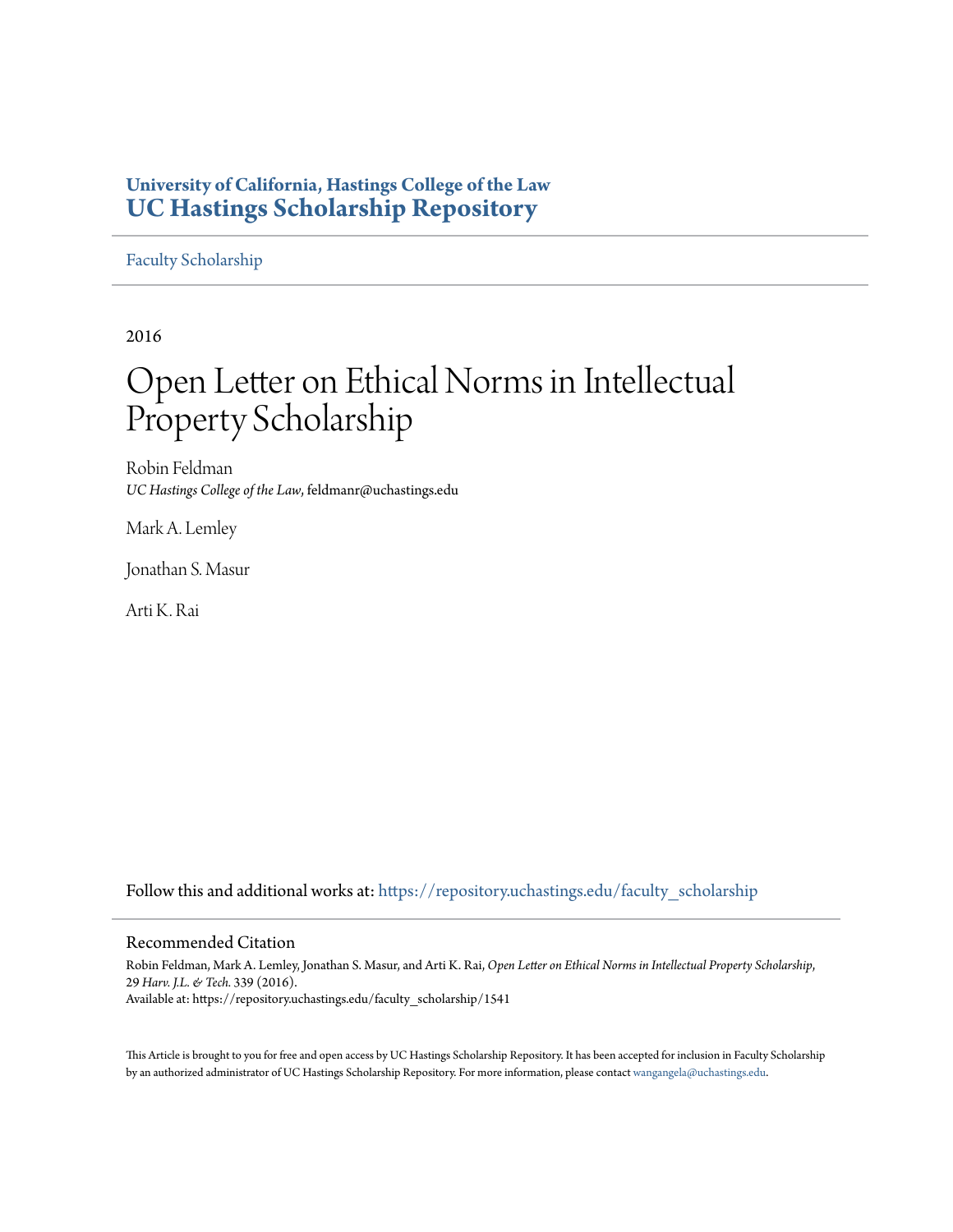*Harvard Journal of Law & Technology* Volume 29, Number 2 Spring 2016

### **OPEN LETTER ON ETHICAL NORMS IN INTELLECTUAL PROPERTY SCHOLARSHIP\***

#### *Robin Feldman, Mark A. Lemley, Jonathan S. Masur & Arti K. Rai*†

As intellectual property ("IP") scholars, we write this letter with aspirations of reaching the highest ethical norms possible for our field. Changes in the field of IP make it incumbent upon us to look inward, examine our current practices, and begin to frame norms that we hope can apply across the field of legal academia.

We have noted an influx of large contributions from corporate and private actors who have an economic stake in ongoing policy debates in the field. Research funding has increased as IP issues have become more salient in both the political and business realms. And it has coincided with a decline in university funding for basic academic research. Some dollars come with strings attached, such as the ability to see or approve academic work prior to publication or limitations on the release of data. Some dollars simply arrive as donations to IP programs or centers, or in the form of travel grants and other attractive gifts.

At the same time, IP scholars have become more engaged in policy advocacy, the writing of amicus briefs, and the practice of law. In general, we think this is a salutary development. Courts regularly complain about scholarship being unconnected to the real world, $<sup>1</sup>$  and</sup> law students worry that they are not being trained to succeed in practice.<sup>2</sup> Greater engagement between scholars and the world of practice can help solve both problems and can also bring a thoughtful, more unbiased perspective to legislative and judicial debates traditionally

<sup>\*</sup> © 2016 Robin Feldman, Mark A. Lemley, Jonathan S. Masur & Arti K. Rai.

<sup>†</sup> Robin Feldman is the Harry & Lillian Hastings Professor at the University of California Hastings College of the Law. Mark A. Lemley is the William H. Neukom Professor at Stanford Law School and is also a partner at Durie Tangri LLP. Jonathan S. Masur is the John P. Wilson Professor of Law at the University of Chicago Law School. Arti K. Rai is the Elvin R. Latty Professor at Duke Law School.

We thank a large number of our colleagues for helpful comments that have shaped these norms, including both signatories and non-signatories. Thanks to John Allison, Jim Bessen, Miriam Bitton, Colleen Chien, Ralph Clifford, Wes Cohen, Jorge Contreras, Dennis Crouch, Mark Davison, Rochelle Dreyfuss, James Grimmelman, Ariel Katz, Brian Love, David Opderbeck, Lisa Larrimore Ouellette, Michael Risch, Josh Sarnoff, Jason Schultz, Dave Schwartz, Ted Sichelman, Matt Spitzer, and Jennifer Urban, among many others.

<sup>1.</sup> *See, e.g.*, Brent Newton, *Scholar's Highlight: Law Review Articles in the Eyes of the Justices*, SCOTUSBLOG (Apr. 30, 2012, 12:15 PM), http://www.scotusblog.com/2012/04/ scholar%E2%80%99s-highlight-law-review-articles-in-the-eyes-of-the-justices/

<sup>[</sup>https://perma.cc/CDA7-K3GB] (citing the derogatory comments three Supreme Court Justices made about law review articles).

<sup>2.</sup> *See, e.g.*, BRIAN Z. TAMANAHA, FAILING LAW SCHOOLS 135–59 (2012).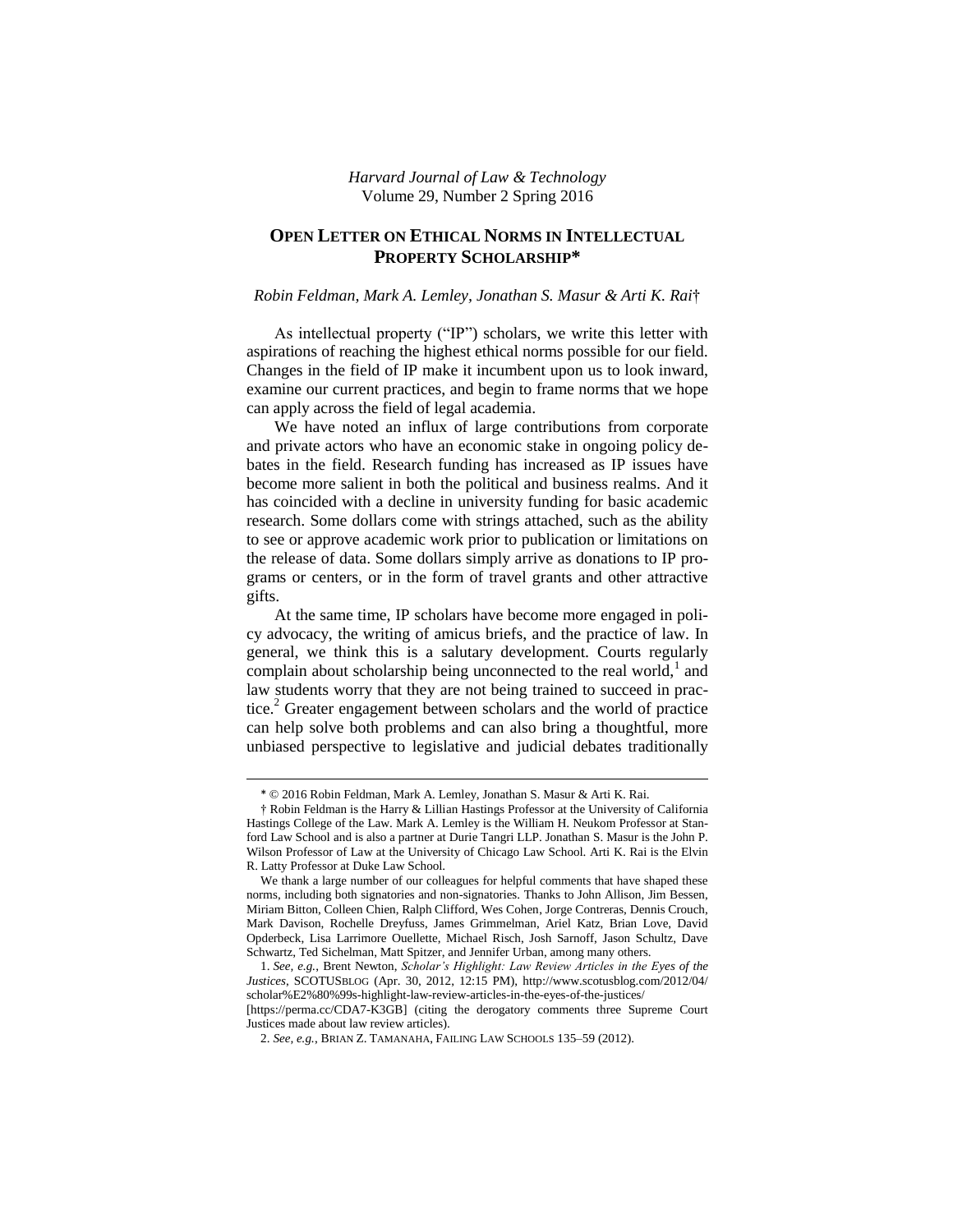dominated by interested parties. At the same time, however, IP scholars who are also engaged in practice or advocacy must struggle to keep their academic and advocacy roles separate.

We cannot imagine that any academic believes that his or her judgment is subject to purchase. Nevertheless, the flow of dollars can have an insidious effect on values scholars hold dear in academia. We have seen evidence in other fields that researchers who receive gifts and support can have an uncanny tendency to find results that would please their benefactors.<sup>3</sup> One must be mindful of the delicate pull of friends with money.

Funding can have other subtle effects on academic discourse. In the highest tradition of academic inquiry, scholars should strive to be open to the comments, suggestions, and views of others — learning from colleagues in the field and modifying their inclinations as they hear persuasive arguments. As a community, scholars benefit from constant effort to shape and improve each other's thinking, and such effort makes the entire field intellectually stronger and more valuable. We worry that an influx of money paid to those who take certain positions can cause people to become locked into those positions rather than being open to academic discussion and allowing one's perspective to evolve as part of that discourse. In the long term, the influx of money has the potential to create polarization in the field, creating a situation in which different sides speak only to those with similar perspectives. Such a result could seriously weaken the potential for scholars to strengthen their work by subjecting it to critique and taking seriously the scrutiny it receives.

Finally, we are mindful of the need to protect the role of the academic as a trusted source of reliable information for policymakers and society at large. The issues described above run the risk of creating the impression in the minds of the public that academics are lobbyists rather than scholars — with the accompanying loss of trust.

We do not intend to be critical of any individual academic or the field as a whole. It would be improper to criticize scholars for violating ethical norms when no such norms exist across legal academia. Rather, our goal is to bring attention to the dramatic changes that are occurring in the field, highlight potential pitfalls, and suggest a set of ethical norms to which we will strive to adhere.

IP law is not the first field to encounter these problems. In fact, legal academics are well behind the curve in grappling with the implication of these issues and establishing uniform guidelines. Studies of research in the field of medicine have long identified concerns about

l

<sup>3.</sup> *See infra* note[s 4](#page-3-0)[–8](#page-3-1) and accompanying text.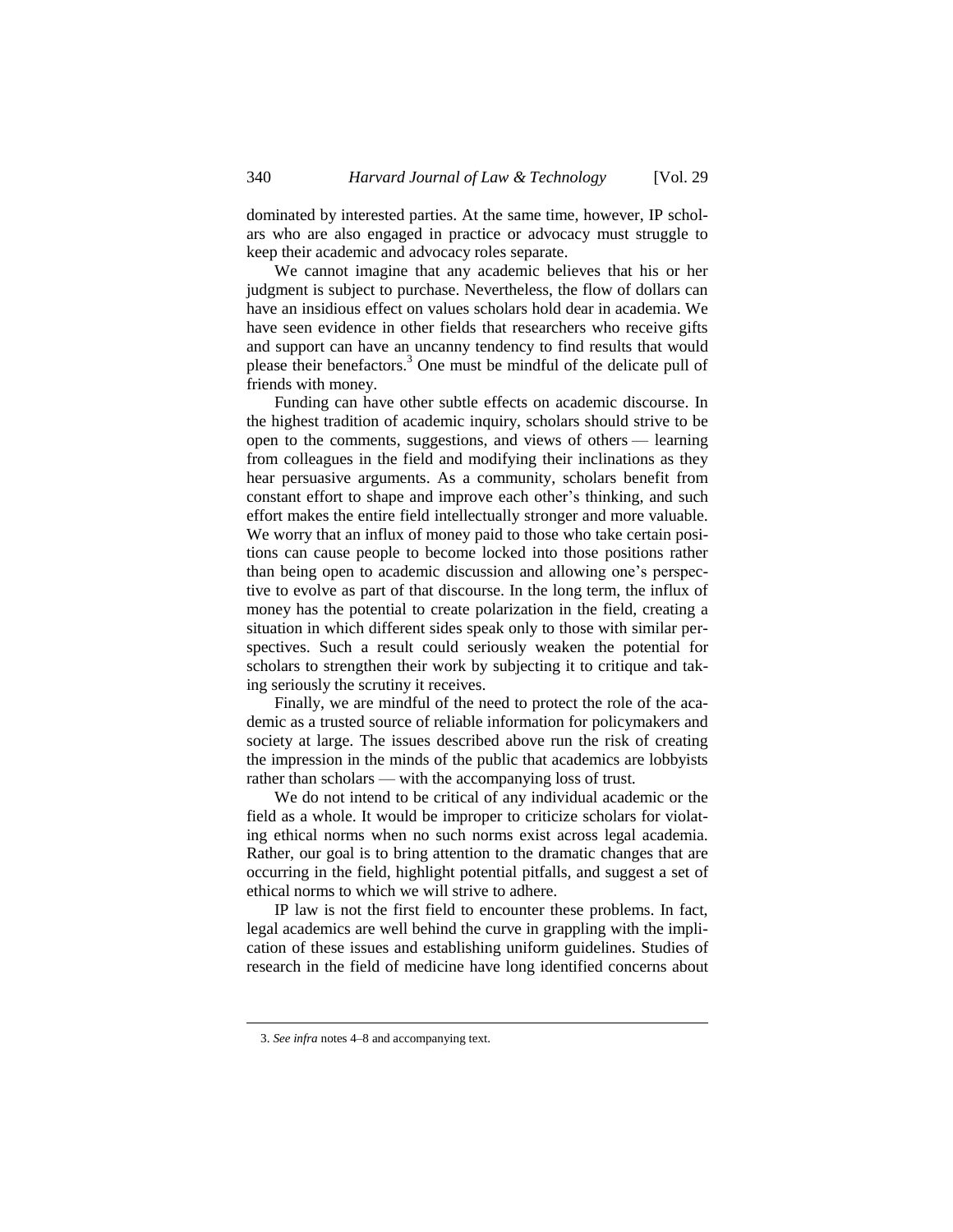<span id="page-3-2"></span><span id="page-3-0"></span>the connection between sponsorship and results.<sup>4</sup> For example, a  $2003$ study in the *Journal of the American Medical Association* ("JAMA") concluded that "industry-sponsored research tends to draw proindustry conclusions."<sup>5</sup> In a meta-analysis<sup>6</sup> of eight articles addressing the issue of industry-sponsored research, which together had covered more than eleven hundred original medical research studies, Bekelman et al. found that industry-sponsored trials were 3.6 times more likely to reach conclusions favorable to industry than those without industry sponsorship.<sup>7</sup> In addition to more positive outcomes, the articles raised concerns about subtle judgment issues in the design of the sponsored medical trials that could influence results.<sup>8</sup>

<span id="page-3-3"></span><span id="page-3-1"></span>Direct sponsorship of research is not the only cause of concern. Studies have concluded that other types of financial ties besides direct sponsorship can have an effect on results. For example, a 1998 study published in the *New England Journal of Medicine* examined sixtynine articles related to a particular type of pharmaceutical.<sup>9</sup> The study showed that authors whose research supported the use of that pharmaceutical were significantly more likely to have financial relationships with the manufacturers than those who were neutral or critical.<sup>10</sup>

As concerns have increased about financial ties outside of direct sponsorship of research, studies have increasingly focused on unveiling additional financial conflicts of interests that subtly influence phy-

<sup>4.</sup> *See generally, e.g.*, Thomas Bodenheimer, *Uneasy Alliance: Clinical Investigators and the Pharmaceutical Industry*, 342 NEW ENG. J. MED. 1539 (2000); Drummond Rennie, *Thyroid Storm*, 277 J. AM. MED. ASS'N 1238 (1997); Justin Gillis, *A Hospital's Conflict of Interest*, WASH. POST (June 30, 2002), http://www.washingtonpost.com/archive/politics/ 2002/06/30/a-hospitals-conflict-of-interest/22bf0db8-e014-4f57-bece-f0998d394396/ [https://perma.cc/66LR-6JB4]; Philip J. Hilts, *Company Tried To Block Report That Its H.I.V. Vaccine Failed*, N.Y. TIMES (Nov. 1, 2000), http://www.nytimes.com/2000/11/01/ us/company-tried-to-block-report-that-its-hiv-vaccine-failed.html; Duff Wilson & David Heath, *Uninformed Consent*, SEATTLE TIMES, http://old.seattletimes.com/

uninformed\_consent/ [https://perma.cc/FRR4-VEPK]. 5. Justin E. Bekelman et al., *Scope and Impact of Financial Conflicts of Interest in Biomedical Research: A Systematic Review*, 289 J. AM. MED. ASS'N 454, 463 (2003).

<sup>6.</sup> A meta-analysis is one that "thoroughly examine[s] a number of valid studies on a topic and mathematically combine[s] the results using accepted statistical methodology to report the results as if it were one large study." *Introduction to Evidence-Based Practice: Types of Studies*, DUKE U. MED. CTR. LIBR. & ARCHIVES, http://guides.mclibrary.duke.edu/ c.php?g=158201&p=1036068 [https://perma.cc/KH86-F3PX] (last updated Mar. 14, 2016, 12:03 PM).

<sup>7.</sup> *See* Bekelman et al., *supra* note [5,](#page-3-2) at 456; Peter Whoriskey, *As Drug Industry's Influence over Research Grows, So Does the Potential for Bias*, WASH. POST (Nov. 24, 2012), http://www.washingtonpost.com/business/economy/as-drug-industrys-influence-overresearch-grows-so-does-the-potential-for-bias/2012/11/24/bb64d596-1264-11e2-be82 c3411b7680a9\_story.html [https://perma.cc/24H8-GDRL] (describing the JAMA study and its main finding).

<sup>8.</sup> *See* Bekelman et al., *supra* not[e 5,](#page-3-2) at 456, 459; Whoriskey, *supra* not[e 7.](#page-3-3)

<sup>9.</sup> Henry Thomas Stelfox et al., *Conflict of Interest in the Debate over Calcium-Channel Antagonists*, 338 NEW ENG. J. MED. 101, 103 (1998).

<sup>10.</sup> *Id.*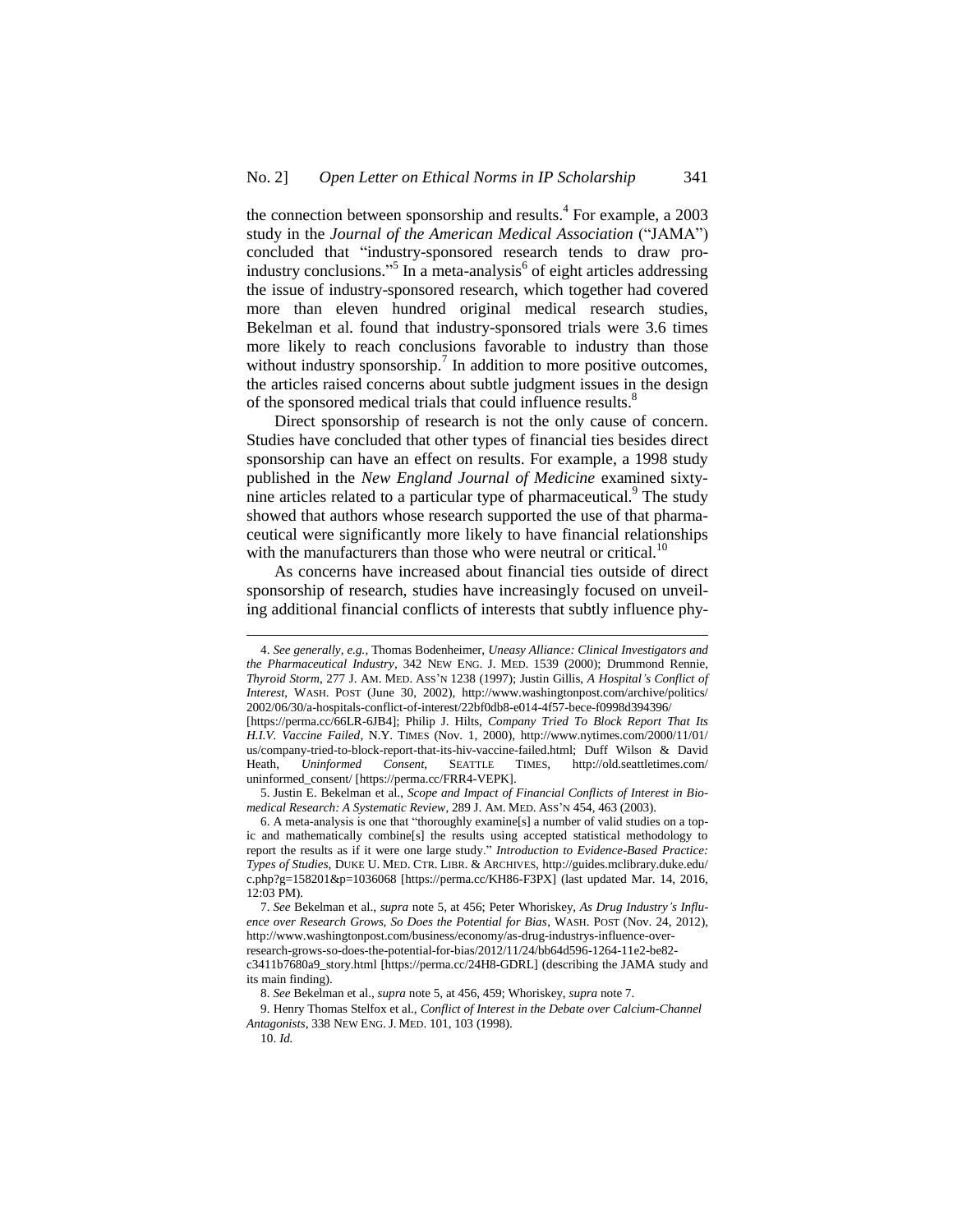sician practice. For example, a recent analysis by Robertson et al. summarized several studies on the effects of pharmaceutical industry gifts in the form of paid travel and accommodation, food and beverages, sponsorship for continuing medical education, as well as free tickets to cultural and sporting events.<sup>11</sup> Robertson et al. tracked changes in prescribing behavior after physicians received such benefits. Notably, physicians who received money for continuing medical education insisted that such funding would not influence their medical practice.<sup>12</sup> Despite this conviction, post-sponsorship prescribing patterns shifted toward endorsement of the sponsoring pharmaceutical brands. $^{13}$ 

Concerned that public trust in medical research could be seriously eroded,<sup>14</sup> the medical research field has engaged in reviews of its own policies that have led to revisions of various ethical rules. Many, although not all, highly respected medical journals now require authors to submit extensive financial contribution reports along with their articles.<sup>15</sup> The Pharmaceutical Research and Manufacturers of America ("PhRMA"), which represents biopharmaceutical research companies, introduced a Code of Ethics designed to limit the pharmaceuticalphysician relationship.<sup>16</sup> Moreover, the Affordable Care Act (2010), in order to increase transparency, requires pharmaceutical companies to report financial gifts to physicians — even low-value purchases, such as lunch.<sup>17</sup> ProPublica, a public interest investigative journalism nonprofit, compiles and publishes this data on its website.<sup>18</sup> In general, academics in the medical field have organized policies and im-

<sup>11.</sup> Christopher Robertson et al., *Effect of Financial Relationships on the Behaviors of Health Care Professionals: A Review of the Evidence*, 40 J.L. MED. & ETHICS 452, 459–61 (2012).

<sup>12.</sup> *Id*. at 461 (citing M.A. Bowman & D.L. Pearle, *Changes in Drug Prescribing Patterns Related to Commercial Company Funding of Continuing Medical Education*, 8 J. CONTINUING EDUC. HEALTH PROFS. 13 (1988)).

<sup>13.</sup> *Id*.

<sup>14.</sup> Bekelman et al., *supra* note [5,](#page-3-2) at 455. *See generally* Jordan J. Cohen, *Trust Us To Make a Difference: Ensuring Public Confidence in the Integrity of Clinical Research*, 76 ACAD. MED. 209 (2001); Donna Shalala, *Protecting Research Subjects — What Must Be Done*, 343 NEW ENG. J. MED. 808 (2000).

<sup>15.</sup> *See generally, e.g.*, George D. Lundberg & Annette Flanagin, *New Requirements for Authors: Signed Statements of Authorship Responsibility and Financial Disclosure*, 262 J. AM. MED. ASS'N 2003 (1989); *Author Responsibilities — Conflicts of Interest*, INT'L COMMITTEE MED. J. EDITORS, http://www.icmje.org/recommendations/browse/roles-andresponsibilities/author-responsibilities--conflicts-of-interest.html [https://perma.cc/YP7Y-**HRSUL** 

<sup>16.</sup> *See* PHRMA, CODE ON INTERACTIONS WITH HEALTHCARE PROFESSIONALS (2008), http://www.phrma.org/sites/default/files/pdf/phrma\_marketing\_code\_2008.pdf [https://perma.cc/ZKN4-VM88].

<sup>17.</sup> *See* Patient Protection and Affordable Care Act, 42 U.S.C. § 1320a-7h(a)(1) (2012).

<sup>18.</sup> *See* Lena Groeger et al., *Dollars for Docs: How Industry Dollars Reach Your Doctors*, PROPUBLICA (July 1, 2015), https://projects.propublica.org/docdollars/ [https://perma.cc/A5H7-9OO5].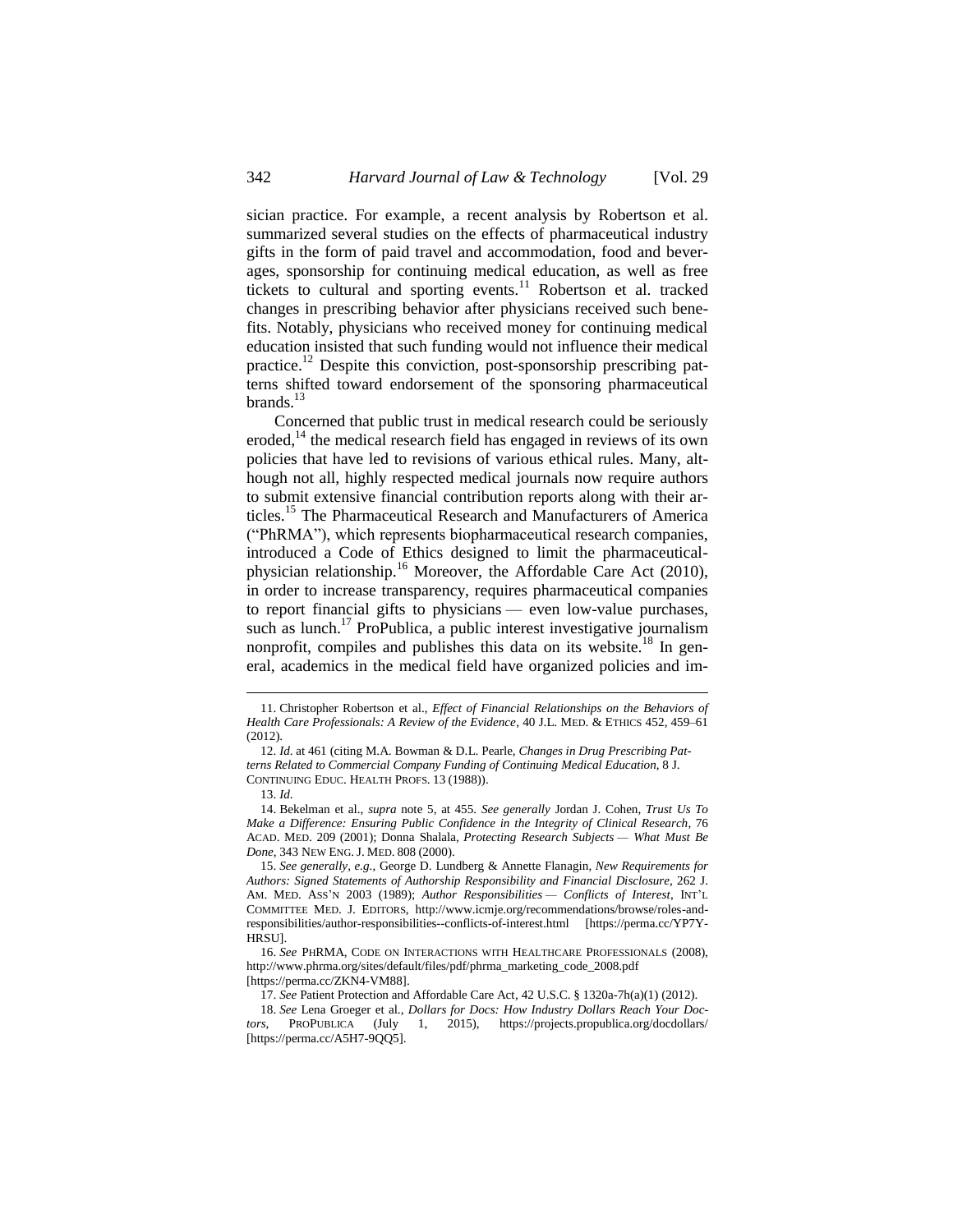plemented standards that aim to preserve the academy's integrity, objectivity, and ultimately, its ability to convey important findings.

Objectivity is a general scholarly goal that applies throughout all fields of research, even beyond pharmaceuticals. A 2015 *New York Times* article described controversy surrounding Coca-Cola's work with scientists to promote the conclusion that solutions to the nation's obesity problem should focus on exercise rather than reducing caloric intake.<sup>19</sup> The press report noted that the company, which would benefit considerably from any shift away from efforts to reduce consumption of sugary drinks, had partnered with respected scientists to promote this message through medical journals, conferences, and social media, including funding a nonprofit organization to advance the campaign.<sup>20</sup> In the field of economics, a British study examined the financial affiliations of prominent academic financial economists who were associated with groups proposing financial reforms in the wake of the 2008 financial crisis.<sup>21</sup> The study found that while the academic economists frequently had private affiliations with potential conflict of interest issues, the economists disclosed those affiliations infrequently and inconsistently.<sup>22</sup> Similarly, in September 2015, the *New York Times* published an article describing troubling ties between academics and industry on both sides of the debate concerning genetically modified crops.<sup>23</sup> The article described corporations providing what it termed "special 'unrestricted grants'" to academics.<sup>24</sup> It also suggested that companies had paid for academics to make lobbying trips to Capitol Hill and had published articles under the names of prominent academics — articles that were, in some cases, drafted by industry consultants rather than by scholars. $^{25}$ 

In the fields of scientific and medical research, journals and government funding sources can serve as important gatekeepers and referees. A peer-reviewed medical journal could, in theory, reject an article if there is reason to believe that the work is compromised by financial interests. Even asking about financial interests can lead to a check on behavior. Thus, if journals require authors to disclose gifts

<sup>19.</sup> Anahad O'Connor, *Coca-Cola Funds Scientists Who Shift Blame for Obesity Away from Bad Diets*, N.Y. TIMES (Aug. 9, 2015), http://well.blogs.nytimes.com/2015/08/09/ coca-cola-funds-scientists-who-shift-blame-for-obesity-away-from-bad-diets/?\_r=0.

<sup>20.</sup> *Id.*

<sup>21.</sup> *See* Jessica Carrick-Hagenbarth & Gerald A. Epstein, *Dangerous Interconnectedness: Economists' Conflicts of Interest, Ideology and Financial Crisis*, 36 CAMBRIDGE J. ECON. 43, 43 (2012).

<sup>22.</sup> *Id.* at 44–45.

<sup>23.</sup> *See* Eric Lipton, *Food Industry Enlisted Academics in G.M.O. Lobbying War, Emails Show*, N.Y. TIMES (Sept. 5, 2015), http://www.nytimes.com/2015/09/06/us/food-industryenlisted-academics-in-gmo-lobbying-war-emails-show.html?\_r=0.

<sup>24.</sup> *Id.*

<sup>25.</sup> *Id.*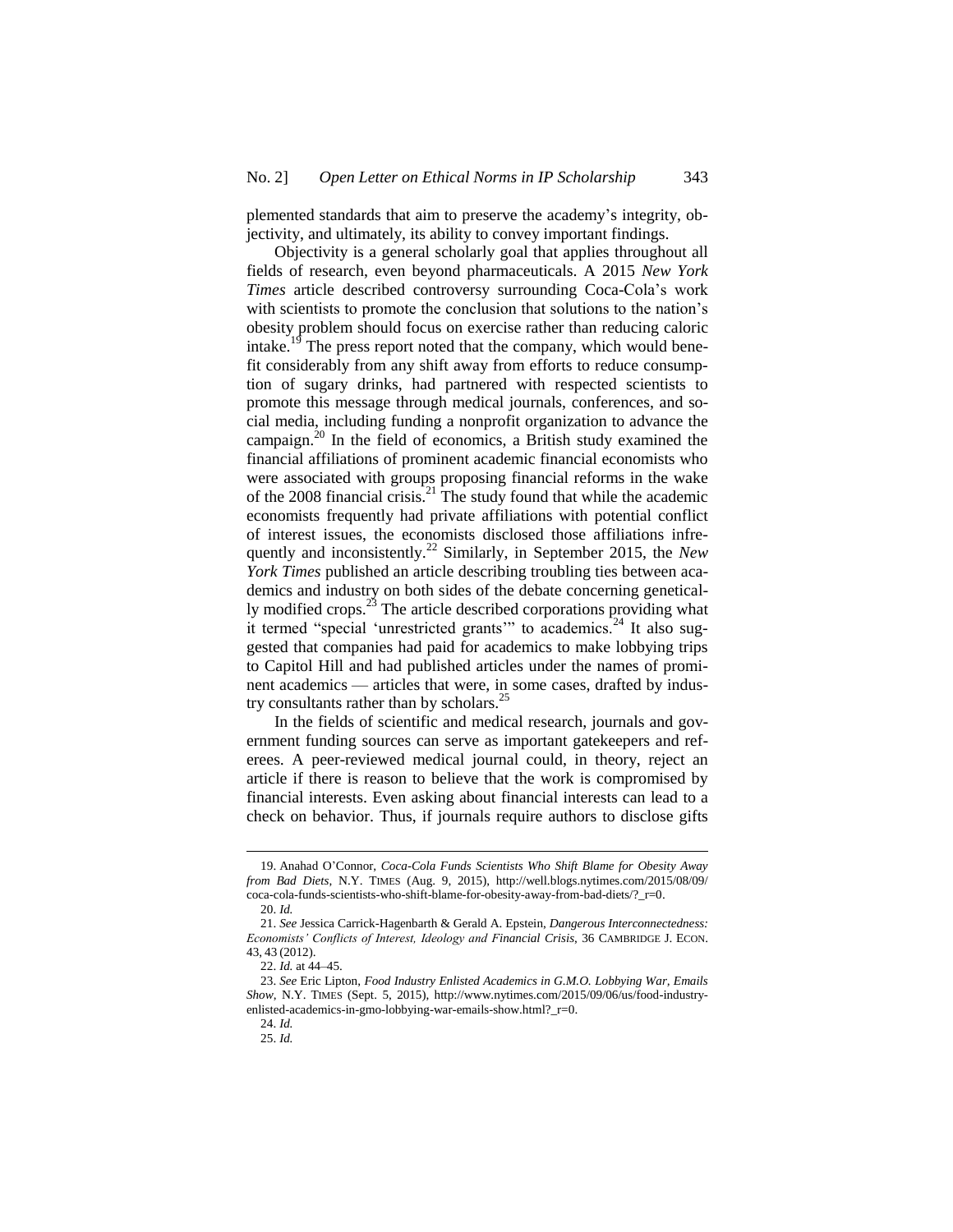or financial ties above a certain amount, researchers may be moved to reject anything above that amount in anticipation of having to answer the question at the publication gate. Such gatekeepers can also impose transparency by requiring authors to disclose information in a way that is accessible and useful.<sup>26</sup> Questions and requirements from government funding agencies, such as the National Institutes of Health ("NIH") and the National Science Foundation ("NSF"), can have similar effects. Finally, the peer-review process encourages authors to tone down unsupported claims<sup>27</sup> and has the potential to tease out methodological concerns. Although serious criticism and debate remain over the effectiveness of these ethical rules, peer review supplies both a mechanism to implement the rules and an awareness of their importance.

In contrast to medical research, legal research lags well behind, both in terms of the establishment of ethical codes and methods of enforcing those codes. The overwhelming majority of legal journals are not peer-reviewed. $^{28}$  Rather, the articles are chosen and edited by law students whose knowledge of methodological flaws and potential biases may be limited. Law journals generally do not request information on conflicts of interest and do not require disclosure of such information. Similarly, the legal field lacks organizations, such as the NIH and NSF, that have either the purse strings or the bully pulpit to impose meaningful ethical rules. Legal authors may occasionally seek federal funds to support research, but that is far from the norm. As a result, it is unsurprising that behavioral norms similar to those in the scientific fields have yet to emerge.

In some corners, however, conflict of interest rules are beginning to have an impact on the legal academy. Consider Harvard University's policy, which was promulgated in response to concern over potential conflicts of interest at the medical school<sup>29</sup> and applies broadly to all Harvard academics, including legal academics.<sup>30</sup> It "requires *public* disclosure of *all* relevant faculty financial interests; prohibits most gifts from industry; regulates faculty members' participation in

<sup>26.</sup> However, offering an avalanche of information, with the relevant piece buried somewhere therein, does not constitute useful disclosure and should be eschewed under ethical disclosure best practices.

<sup>27.</sup> *See, e.g.*, Whoriskey, *supra* not[e 7](#page-3-3) (reporting that *New England Journal of Medicine* peer reviewers demanded that authors of a study sponsored by pharmaceutical companies tone down the safety claims in a report on the drug Avandia).

<sup>28.</sup> Richard A. Posner, *Against the Law Reviews*, LEGAL AFF. (Nov.–Dec. 2004), http:// www.legalaffairs.org/issues/November-December-2004/review\_posner\_novdec04.msp [https://perma.cc/485H-LGYK].

<sup>29.</sup> *See* Duff Wilson, *Harvard Medical School in Ethics Quandry*, N.Y. TIMES (Mar. 2 2009), http://www.nytimes.com/2009/03/03/business/03medschool.html?hp.

<sup>30.</sup> *See Financial Conflict of Interest Policy*, HARVARD UNIV., http://vpr.harvard.edu/ pages/financial-conflict-interest-policy [https://perma.cc/PS9W-V737].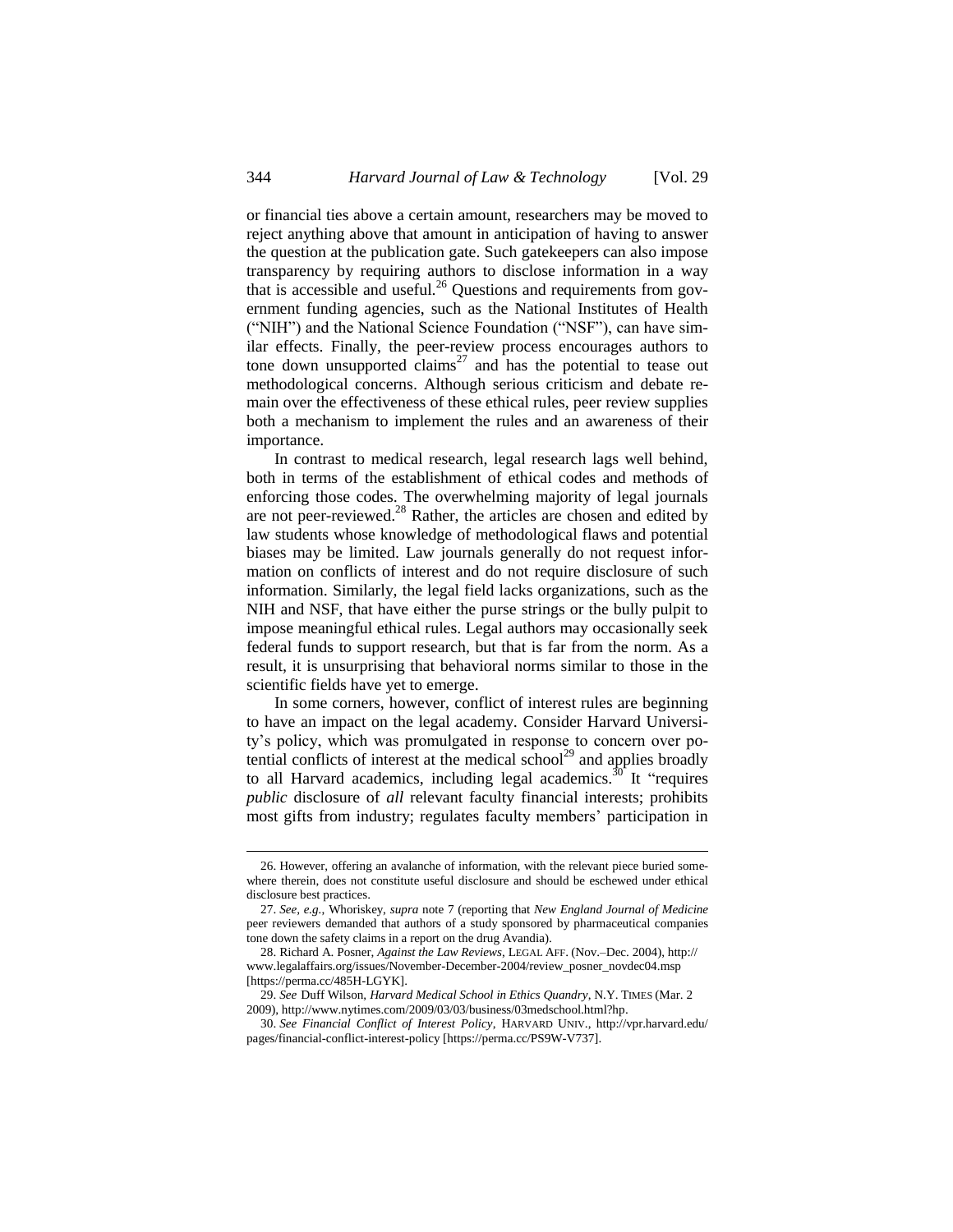industry speakers' bureaus; and restricts industry involvement in continuing medical education." <sup>31</sup> This type of conflict of interest policy could serve as a model for legal academia and offers a good starting point for thinking about the issues as they arise in the legal context.

The bias that may result from a financial conflict of interest is, of course, not the only bias that can affect either legal or scientific results. The pressure to produce publishable results, to say something of significance that will garner attention, to reevaluate the accepted norm, or to otherwise approach the data in a way that will lead toward certain conclusions, can affect any inquiry.<sup>32</sup> Moreover, few scholars would argue that we are ever able to operate in the realm of perfect objectivity — whether as legal academics or as scientists.<sup>33</sup> Nevertheless, striving for the greatest objectivity possible is a worthwhile goal, and creating the transparency that will allow other academic colleagues to press us toward objectivity is essential to that end.<sup>34</sup> With this in mind, we believe that we can borrow from the experience of medical science to begin building a set of cultural and ethical norms for IP scholars.

In addition to transparency about financial conflicts of interest, the medical and life science communities have had to confront squarely the issue of data disclosure. As these fields have recognized, and as the broader scientific community has long understood, disclosure of the data necessary to replicate a particular research result is important protection against spurious claims.<sup>35</sup> In recent years, independent investigators who were given the opportunity to access and reanalyze data underlying published results of clinical trials have challenged

<sup>31.</sup> *See Addressing Conflicts of Interest*, HARVARD MAGAZINE (July–Aug. 2012), http://harvardmagazine.com/2012/07/addressing-conflicts-of-interest (last visited Feb. 21, 2016) (discussing revisions to the University's policy).

<sup>32.</sup> *See* Daniele Fanelli, *Do Pressures to Publish Increase Scientists' Bias? An Empirical Support from US States Data*, 5 PLOS ONE e10271, 1, 4 (Apr. 21, 2010), http://www.ncbi. nlm.nih.gov/pmc/articles/PMC2858206/pdf/pone.0010271.pdf [https://perma.cc/MB6K-QRJB]; *see also* Jeffrey M. Drazen, Editorial, *Believe the Data*, 367 NEW ENG. J. MED. 1152, 1152 (2012) (noting that non-financial incentives include "academic promotion and recognition . . . to ensure that their studies change practice"); Bekelman et al., *supra* not[e 5,](#page-3-2) at 463 (asserting that industry bias exacerbates publication bias against negative results in favor of positive results); *cf. id.* (discussing other forms of financial bias, such as receiving increased royalties from requiring their own textbooks for courses).

<sup>33.</sup> *See* ROBIN FELDMAN, THE ROLE OF SCIENCE IN LAW 82–83, 85–87 (2009) (discussing various schools of legal thought, including Legal Realism, and the limitations on objectivity in the art of law); *id.* at 133–38 and accompanying notes 326–42 (discussing the philosophy of science and limitations on the perfection of scientific knowledge).

<sup>34.</sup> *See id.* at 88–89 and accompanying notes 192–93 (noting that some discipline is imposed by the legal system's requirement that one's subjective reasoning — or desire wrapped in reason — must gain acceptance from the rest of the legal community).

<sup>35.</sup> *See, e.g.*, Arti Kaur Rai, *Regulating Scientific Research: Intellectual Property Rights and the Norms of Science*, 94 NW. U.L. REV. 77, 90–91 (1999) (discussing that the communalism norm of the scientific ethos generally takes a negative view of secrecy).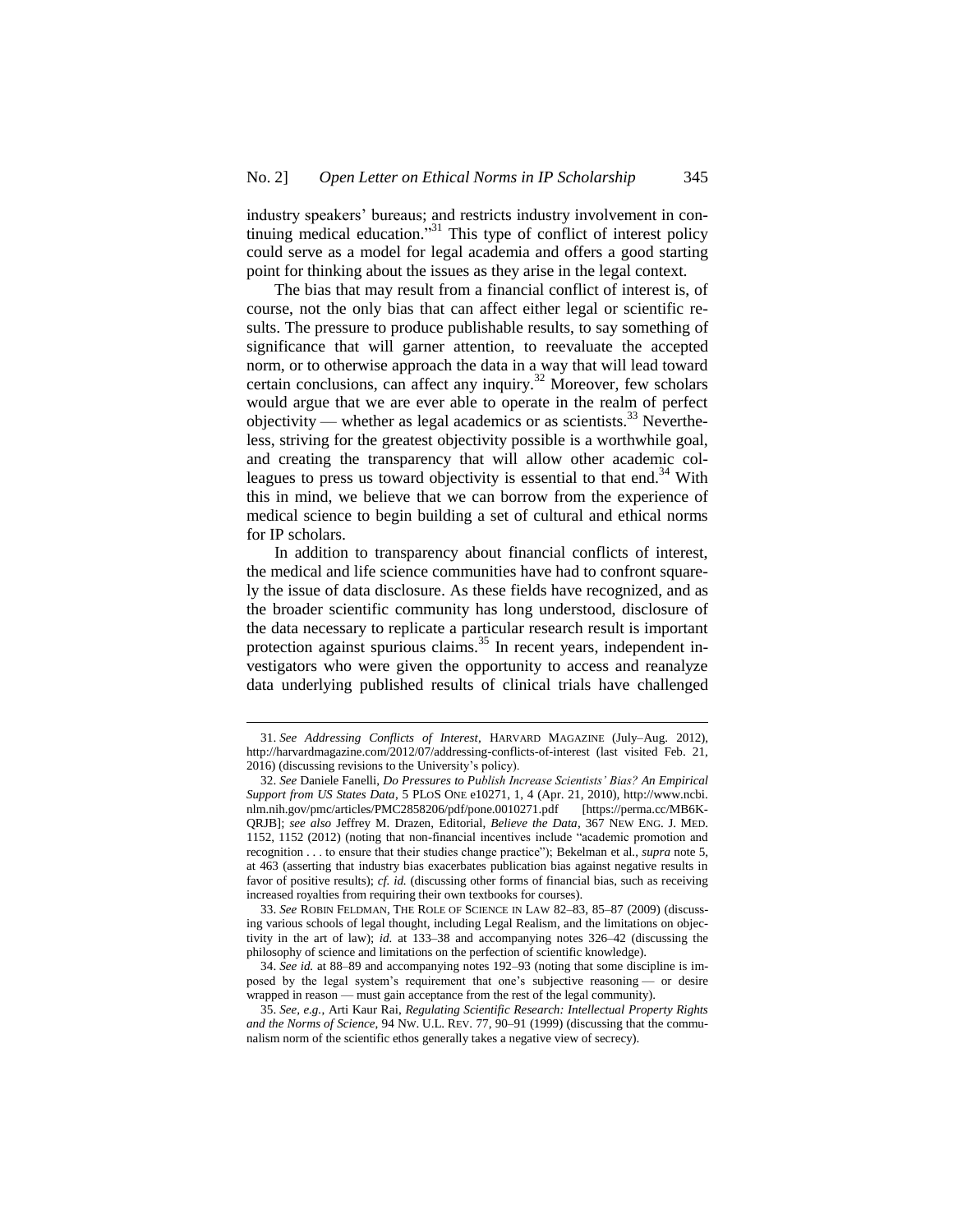many of those results as invalid or incomplete.<sup>36</sup> Citing these independent studies, the Institute of Medicine ("IOM") recently recommended a norm of expeditious sharing of all clinical trial data necessary to support results in a publication.<sup>37</sup> While the IOM recommendation focuses on clinical scientists, a 2003 report by the National Academy of Sciences ("NAS") stresses the obligations of all life scientists to make freely available "the data, algorithms, or other information that is central or integral to the publication — that is, whatever is necessary to support the major claims of the paper and would enable one skilled in the art to verify or replicate the claims."<sup>38</sup> Additionally, according to the NAS, authors should provide data "in a form on which other scientists can build with further research."<sup>39</sup> Since 2003, NIH has required researchers applying for more than  $$500,000$  in funding to submit a plan for data sharing.

As for the social sciences, in 1995, prominent political scientist Gary King enunciated a "replication standard."<sup>41</sup> Under this standard, "sufficient information exists with which to understand, evaluate, and build upon a prior work if a third party could replicate the results without any additional information from the author."<sup>42</sup> With the rise of empirical legal studies, including empirical studies of intellectual property, the replication standard has become relevant for a significant subset of IP scholarship as well.

#### NORMS FOR IP SCHOLARSHIP

With these considerations in mind, we urge legal scholars to adopt a set of professional ethical norms governing disclosure, transparency, and conflicts of interest. These norms should serve to guide the conduct of academics and other researchers, as well as to establish benchmarks for future guidelines and standards. With these norms, we seek to promote three related objectives. The first is transparency:

l

<sup>36.</sup> INST. OF MED. OF THE NAT'L ACADS., SHARING CLINICAL TRIAL DATA: MAXIMIZING BENEFITS, MINIMIZING RISK (2015), http://www.nap.edu/read/18998/chapter/1 [https://perma.cc/7LQE-KSY6].

<sup>37</sup>*. Id*. at 80–82 ("Recommendation 1: Stakeholders in clinical trials should foster a culture in which data sharing is the expected norm, and should commit to responsible strategies aimed at maximizing the benefits, minimizing the risks, and overcoming the challenges of sharing clinical trial data for all parties.").

<sup>38.</sup> NAT'L RESEARCH COUNCIL OF THE NAT'L ACADS., SHARING PUBLICATION-RELATED DATA AND MATERIALS: RESPONSIBILITIES OF AUTHORSHIP IN THE LIFE SCIENCES 5 (2003), http://www.nap.edu/read/10613/chapter/1 [https://perma.cc/PMH8-D82G].

<sup>39.</sup> *Id*. at 34.

<sup>40.</sup> NAT'L INST. OF HEALTH, NOTICE NO. NOT-OD-03-032, FINAL NIH STATEMENT ON SHARING RESEARCH DATA, (2003), http://grants.nih.gov/grants/guide/notice-files/NOT-OD-03-032.html [https://perma.cc/D3EZ-WHCN].

<sup>41.</sup> Gary King, *Replication, Replication*, 28 PS: POL. SCI. & POL. 444, 444 (1995). 42. *Id.*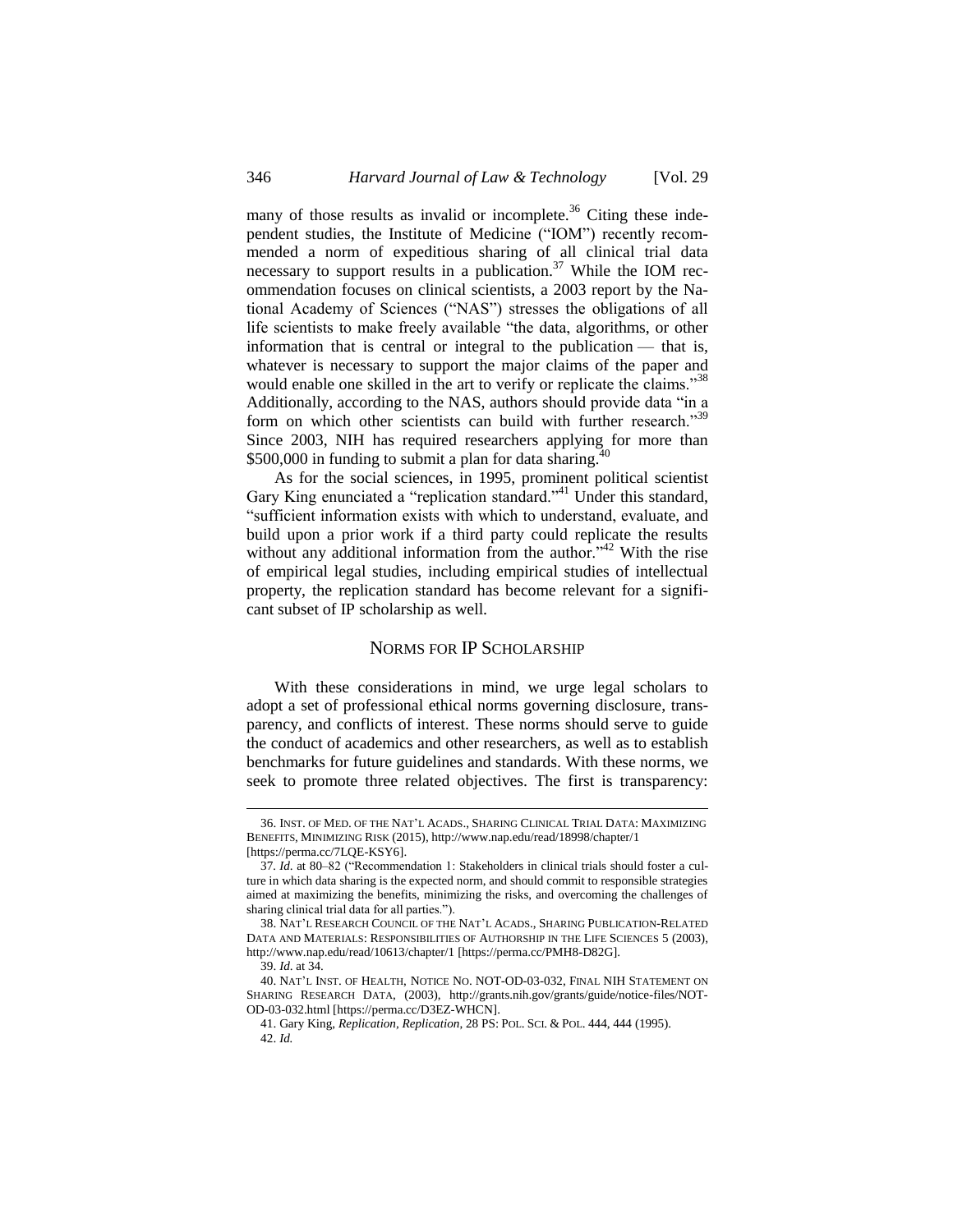members of the academic community should disclose any monetary or related inducements that might have the potential to influence scholarly research or create the perception that scholarly research has been unduly influenced. The second is to reduce the potential for overt or subconscious bias to affect scholarly research. Members of the academic community should seek wherever possible to minimize or eliminate outside influences that might inject bias or the appearance of bias into research. The third is to facilitate replicability and examination of existing work by requiring, to the fullest extent possible, the disclosure of its underlying data.

We thus offer the following suggested professional norms, which we hereby agree to adopt with respect to our own work. Similar norms have been widely adopted throughout the life sciences and social sciences, in some cases by rule of the governing professional organizations or academic publishers. We believe that legal scholars should abide by norms that are at least as stringent with respect to transparency and avoiding bias.

1. *Research disclosure*. We agree to disclose any sources of funding that contributed to the production of any given piece of research. We will disclose that funding source when the work is submitted for publication and on the work itself when the work is published or otherwise made publicly available. Contribution includes both payment to the author for the production of a piece of research and money spent to cover the costs of research assistance, data acquisition, and the like.

2. *General personal disclosure.* We agree to disclose prominently, either on our faculty websites or in an equivalent venue, all sources of funding we have received and all paid consulting or legal representation agreements we have made that are in any way relevant to our research or concern the same subject matter as our research. This includes an ongoing consulting relationship with a law firm or company. Ongoing relationships include relationships where compensated work has been completed but there is an expectation of future compensated work. This disclosure is required even if it does not directly impact, or involve the funding of, any particular research project. A general statement that a scholar receives money from various sources is not sufficient to satisfy this disclosure obligation. However, no disclosure is required if the amount of money involved is less than \$1000 or if it constitutes only compensation for reasonable travel expenses. It is also not necessary to disclose personal equity holdings or ownership stakes, although we note in our "Call for Action" that other institutions involved in legal academic governance may wish to explore this issue.

We understand that in the course of legal practice or other types of consulting arrangements the fact of representation of a particular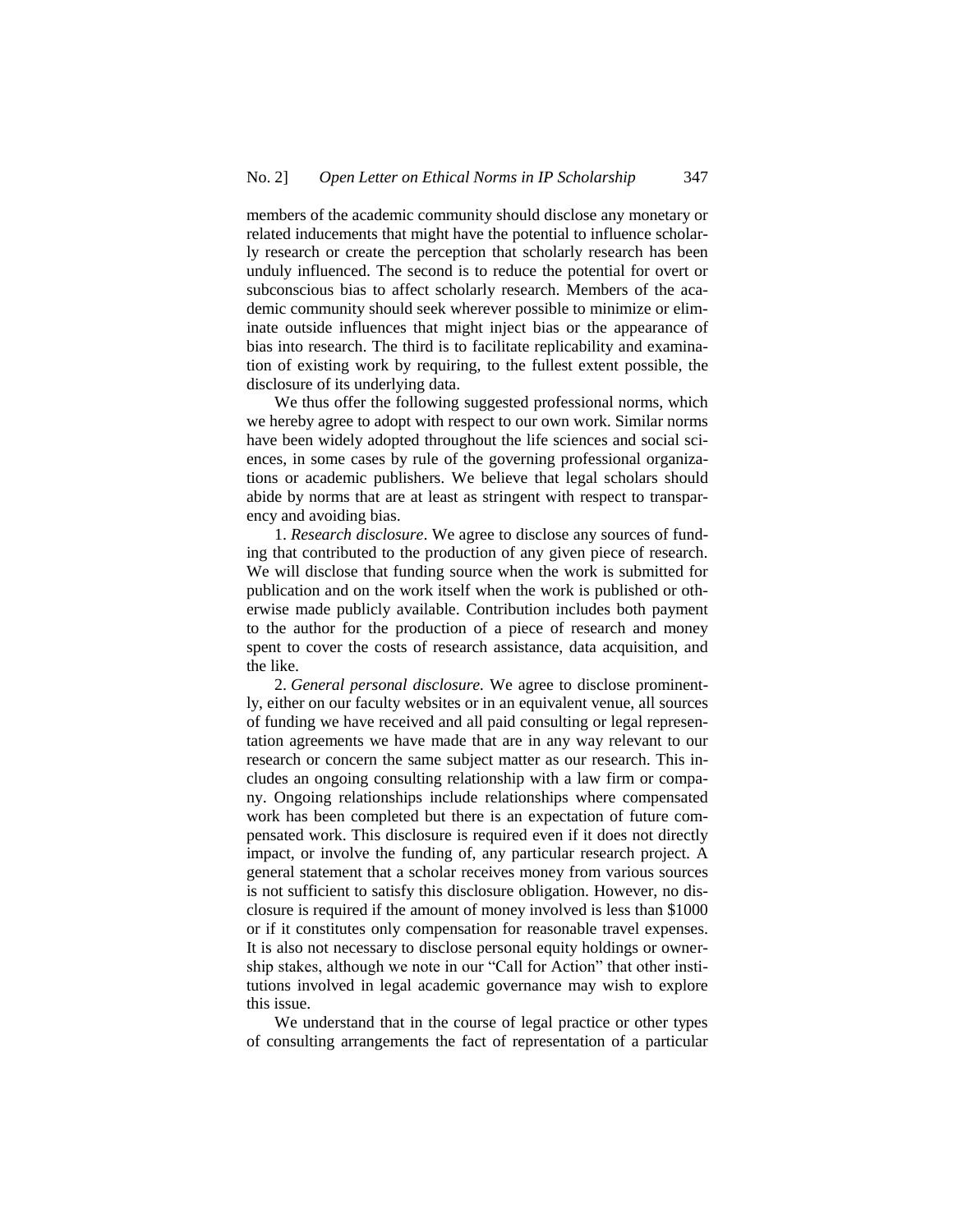client may itself be confidential information for a time. The pledge is not designed to prevent such representation or bar such confidentiality. But the fact of representation should be disclosed as soon as the rules of practice permit, and if possible, the fact of representation should be disclosed even when the client cannot be. In addition, scholars should refrain from publishing academic work on the subject of the representation until such disclosure is feasible.<sup>43</sup>

3. *Institutional disclosure*. We agree to disclose all sources of funding for any institute, center, conference, clinic, or other institution we direct or manage on that institution's website. If there is more than one source of funding, we agree to indicate which of the sources of funding are major sources or represent a substantial share of the institution's overall funding.

4. *No quid pro quo*. We agree to refrain from engaging in any research in which conclusions or outcomes are dictated by a third party in exchange for funding. This does not prevent the preparation of briefs, legal memos, or white papers on behalf of clients, but any such document should make clear that the author is acting as an advocate and not an academic in preparing that document.

5. *No prior approval.* We agree to refrain from engaging in any research in which a third party will have the right to approve or disapprove of the research before it is made public, except in order to protect the privacy or confidentiality of one or more individuals.

6. *Data disclosure and replication*. Consistent with applicable rules governing human subjects protection, we agree to strive for replicability of our published empirical research. Ideally, the data needed to replicate the results in a published empirical paper should be made accessible to other academics at the time the paper is published. If the dataset needed to replicate the results in a published paper cannot be made available, but the database from which the dataset was derived is accessible to other academic researchers, we agree to describe in detail how replication can be accomplished by these researchers. We further agree to disclose any other materials necessary to replicate research findings, including formulae and other algorithms.

We consider the use of data accessible to other academics (facilitating replicability) to be a best practice that academics should engage in whenever possible. However, we realize that in some cases it may be impossible to obtain data without providing for nondisclosure be-

<sup>43.</sup> We intend for the phrase "on the subject of the representation" to be interpreted broadly. For instance, if a faculty member were currently employed by a client to represent the client in making an argument regarding patent validity under § 101 of the Patent Act, that faculty member should not publish academic work on any aspect of § 101 doctrine that is relevant to the case until the representation can be disclosed or until it has concluded. However, the faculty member would remain free to publish academic work on other aspects of patent law.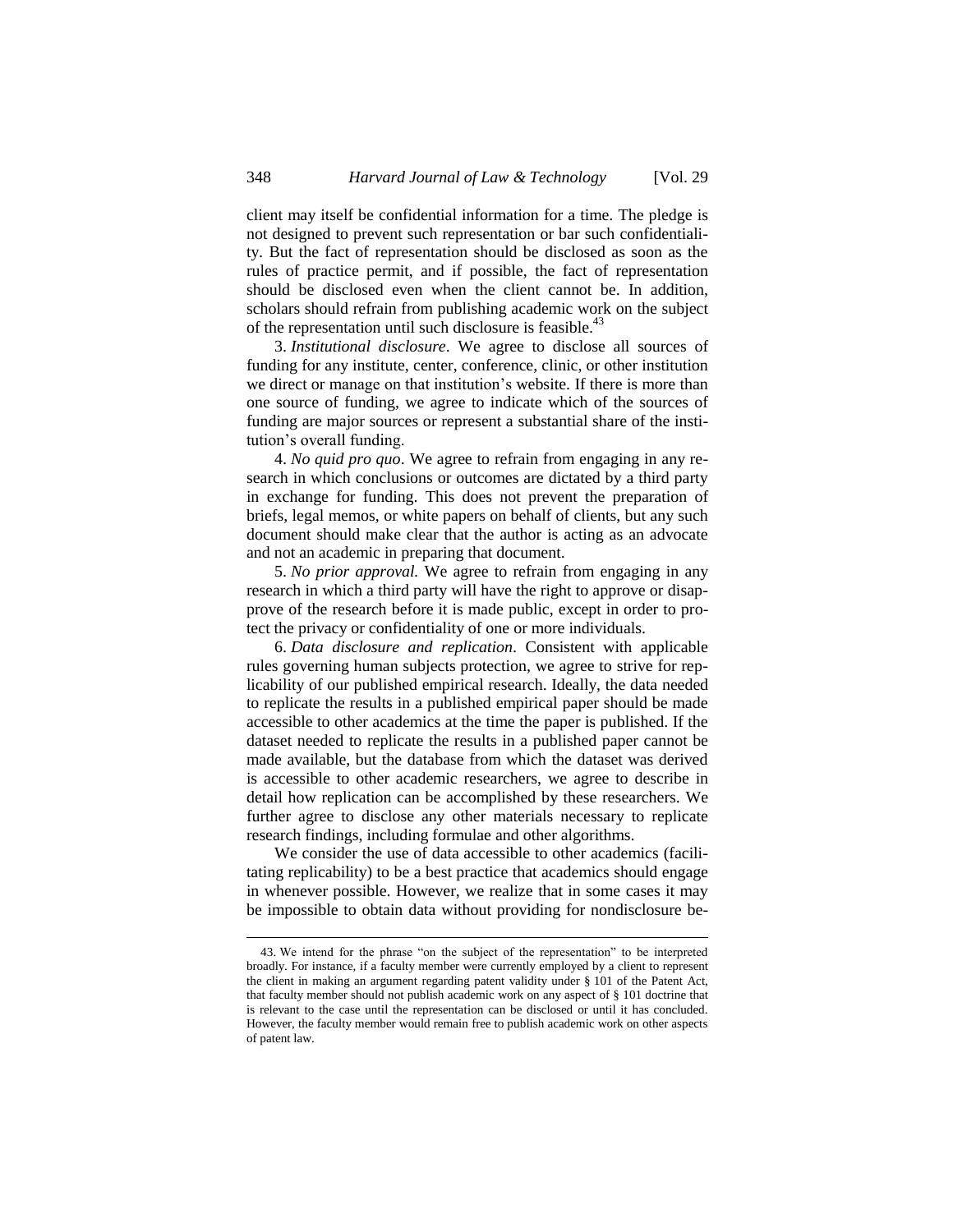yond standard measures used to protect the identities of human subjects. Accordingly, we do not believe it is a violation of ethical norms to publish a paper that relies on data that is unavailable to other academics and cannot be replicated, but that fact should be disclosed in the paper itself.

7. *Collegiality and open inquiry*. We agree to remain open to arguments on all sides and to engage in discussion using language and logic appropriate to the highest ethical standards of academic discourse and inquiry.

8. *Dispersed institutional funding.* We believe as an aspirational matter that it would be preferable if no center, institute, or program receives a substantial share of its funding from a single source or from a multiplicity of sources whose preferences align on any significant issue of law or policy. Rather, it would be preferable if institutions receive funding from a diversified group of sources whose preferences do not coincide, or at least from multiple sources with contrasting preferences. We recognize that this may be difficult or impossible for some institutions — particularly newer ones — and so we describe it as an aspirational goal rather than recommending that it be adopted immediately as a practical norm.

As a general matter, all donors should be identified. We recognize that in certain circumstances, individual donors may wish to remain anonymous in order to keep the extent of their giving capacity private. The best practice would be to avoid this. If that is impossible, anonymous donations should never be used for any other reason, such as masking a donor's interest in the topic or avoiding the potential implications of conflicts of interest. Corporate, foundation, and industry group donors should be identified under all circumstances.

#### CALL FOR ACTION

We consider this to be the beginning of a conversation and recognize that, even with these general guidelines, there is much work to be done. We urge all institutions involved in legal academic governance — including the American Bar Association, American Association of Law Schools, and others — to help develop and adopt these and other ethical norms for the field. In particular, we urge those institutions to aid in the creation of more detailed guidelines that expand upon the principles we have enunciated here, and to explore additional topics, such as personal equity holdings or ownership stakes. Conferences of academics, such as the Intellectual Property Scholars Conference or other groupings, could also be helpful in establishing careful governance processes so that our field can maintain and strengthen its formal ethical norms.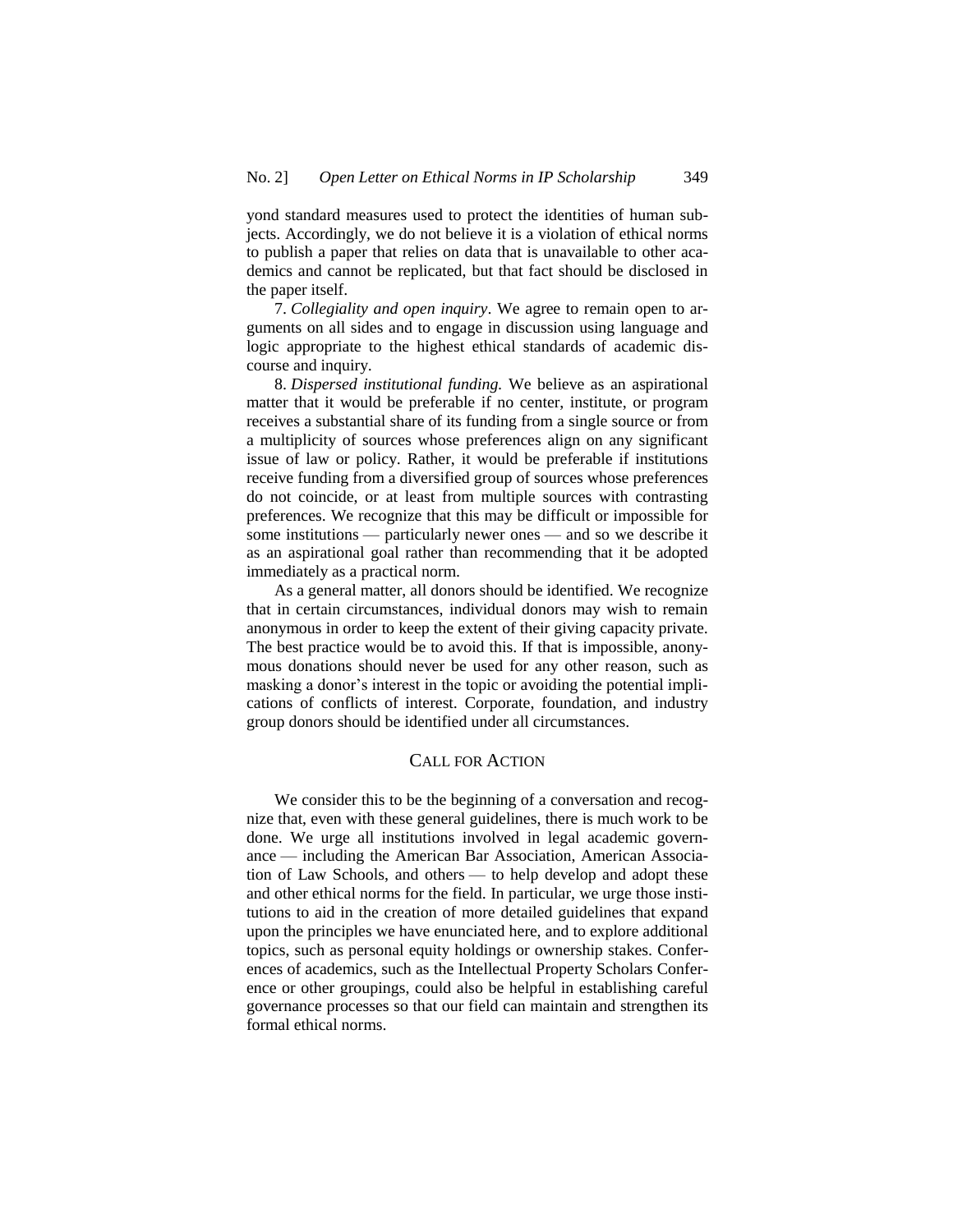*Harvard Journal of Law & Technology* Volume 29, Number 2 Spring 2016

John Allison *University of Texas at Austin McCombs Graduate School of Business*

James Bessen *Boston University School of Law*

Jeremy Bock *University of Memphis Cecil C. Humphreys School of Law*

Robert A. Bohrer *California Western School of Law*

Sarah Burstein *The University of Oklahoma College of Law*

Irene Calboli *Texas A&M University School of Law*

Ralph D. Clifford *University of Massachusetts School of Law*

Julian Cockbain *Bioethics Institute Ghent*

Lauren Cohen *Harvard Business School*

Jorge Contreras *University of Utah S.J. Quinney College of Law*

Ben Depoorter *University of California, Hastings College of the Law*

Dieter Ernst *East-West Center*

Robin Feldman *University of California, Hastings College of the Law*

Brian Frye *University of Kentucky College of Law* Laura N. Gasaway *University of North Carolina School of Law*

Shubha Ghosh *University of Wisconsin Law School*

Ove Granstrand *Chalmers University of Technology*

Marc Greenberg *Golden Gate University School of Law*

James Grimmelmann *University of Maryland Francis King Carey School of Law*

Umit Gurun *University of Texas at Dallas* 

Robert G. Harris *University of California, Berkeley Haas School of Business*

Yaniv Heled *Georgia State University College of Law*

Laura Heymann *William & Mary Law School*

Martin Husovec *Tilberg Law School*

Ariel Katz *University of Toronto Faculty of Law*

Scott Kominers *Harvard Business School*

Sapna Kumar *University of Houston Law Center*

Mark A. Lemley *Stanford Law School*

Trudo Lemmens *University of Toronto Faculty of Law*